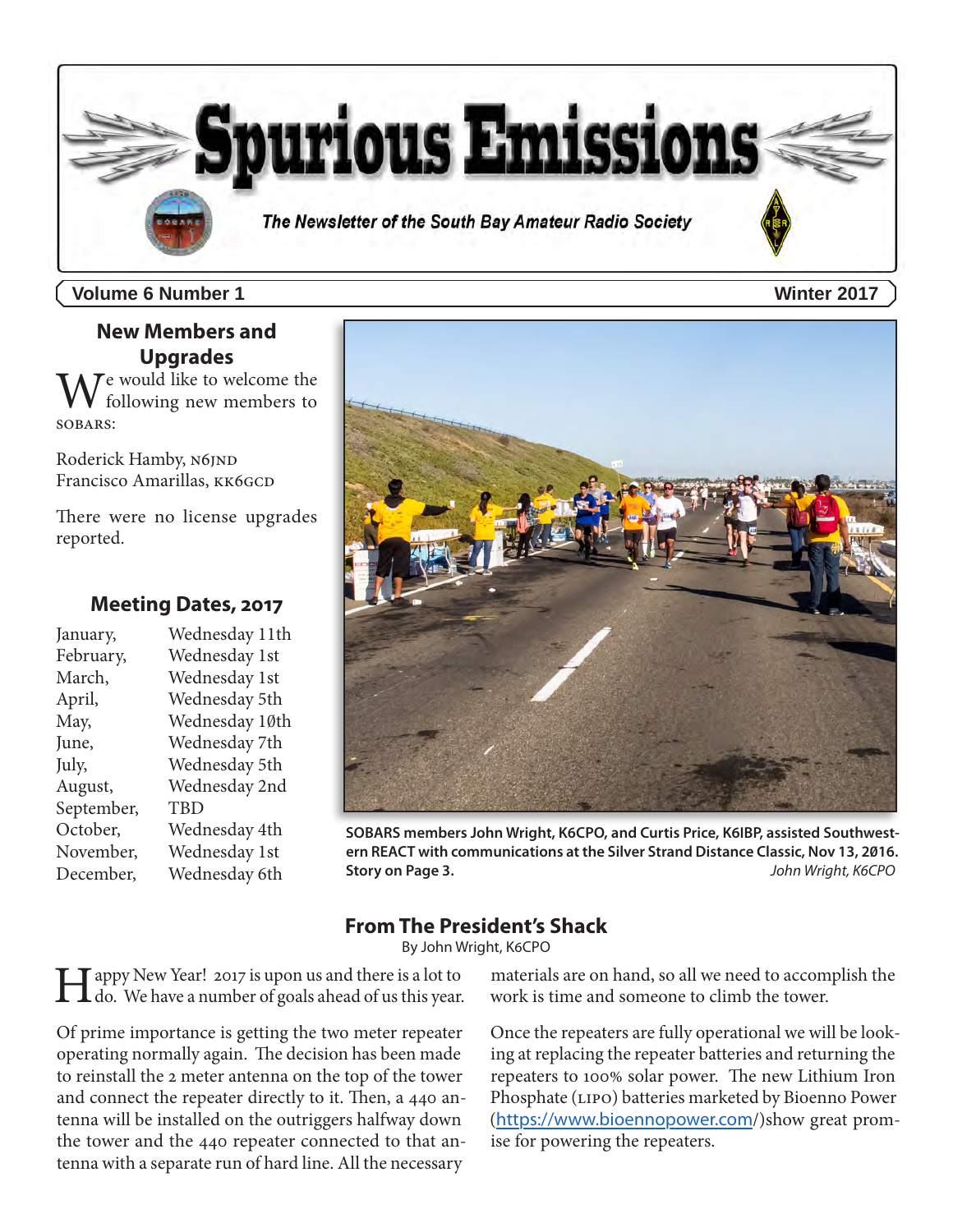

As I have mentioned in previous columns, club participation has dropped to an all-time low. In the interest of stimulating participation, a number of different activities are planned for 2017. At the March meeting, we will have a "Go-Box Show and Tell." Members are encouraged to bring in their Go-Kits to the meeting and describe how and why they built it the way they did.

Our last "Swap Meet" meeting was a big success and we will be doing that again, probably sometime in the late summer.

Our normal meeting room will not be available during September and we are looking at having a pot luck picnic meeting instead, possibly at Bayside Park (right behind the RV Resort.)

Now, on to a topic of importance to all of us who have radios in our vehicles. On January 1, 2017, a major change in California's Distracted Driving Laws went into effect. Section 23123.5 of the California Vehicle Code has been

amended to place additional restriction on the operation of wireless devices while driving and the changes have a direct effect on amateur radio operation. The complete text of the law and the implications for amateur radio is elsewhere in this issue.

Congratulations to Danny Lamb, AI6JN for his election to the office of Vice-President of SOBARS.

After many years of service as one of the club's delegates to SANDARC, Mark Williams, KF6ZBF, has stepped down. Thank you, Mark, for so capably representing sobars.. Taking Mark's place is Bob Garvin, KK6YLW. We are also losing our other alternate delegate to SANDARC. Beatrice Matthews, KK6IVG has been accepted to the University of Nevada, Las Vegas and is moving out of town. Congratulations, Beatrice! If anyone is interested in becoming an alternate delegate to SANDARC, please contact one of the board members.  $\lambda$ 

## **2017 K6SJA Ham Of The Year Award**

By Fred Curtis, KI6GRO

I was honored last year to receive the K6SJA Ham of the Year Award, and as last<br>year's recipient, I became the Chairman of the Selection Committee for this year's award. For those of you who are unfamiliar with this award, each year the



South Bay Amateur Society honors the memory and inspiration of Dick Cupp, K6SJA (SK) by awarding one member with the K6SJA Ham Of The Year Award. Many club members are good ambassadors of amateur radio. This is the club's opportunity to recognize one of these unsung heroes. The award is based on the following:

1. Someone in the club we think is worthy of the title "Ham of the Year" and best reflects the sprit exemplified by K6SJA.

2. Someone who promotes amateur radio and uses good operating practices.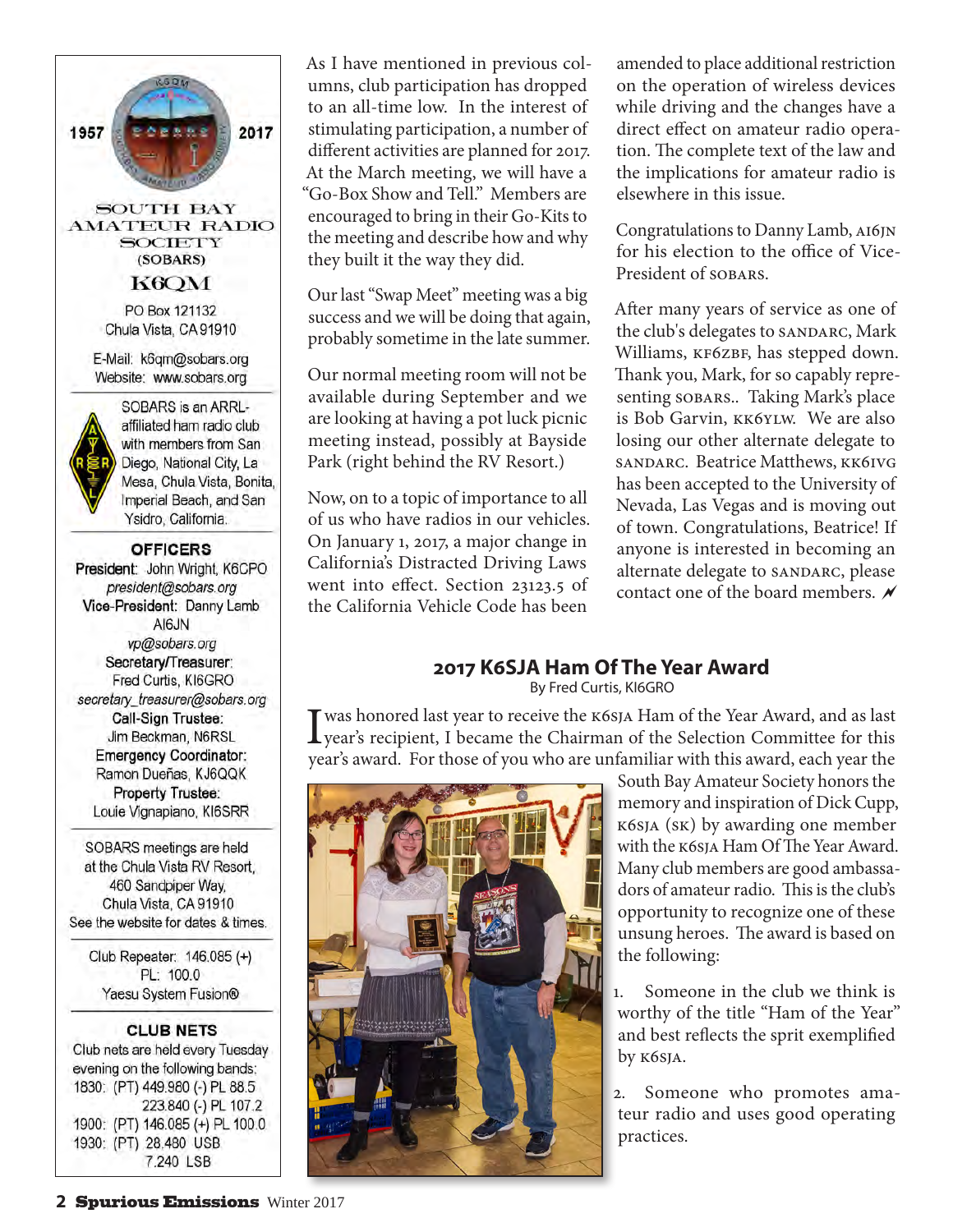- 3. Someone who does more than asked.
- 4. Someone who works quietly in the background and is always there when needed.

I was proud to announce at the December meeting and potluck that Sarah Honaker, KK6DKP, was the 2017 recipient! Sarah is one of four net control operators that operates our 2 Meter 7:00 pm net, on Tuesday nights. Sarah is also the club's net control operator for our Tuesday night HF net. Sarah stepped up and volunteered to be our HF net control operator and has done an outstanding job. Sarah gladly takes over the 2 meter net when NCO's are unavailable. For those of you that have never acted as Net Control, it takes a little bit of practice and is not as easy as it sounds, especial on HF. Sarah is always interested in increasing her knowledge of ham radio and has earned her Extra class ticket. You will find Sarah at Field Day working HF with her Dad, Bill, N9LZ and having fun. Thank you Sarah for your efforts supporting the club and amateur radio! Well done!  $\mathcal N$ 

# **Silver Strand Distance Classic Half Marathon & 10-Miler**

Text and Photos By Curtis Price, K6IBP

The 17th Annual Silver Strand Half Marathon, 10 Miler, & 5K took place on Sunday November 13, 2016. The race route was from Sunset Park on Ocean Blvd. Coronado to Imperial Beach Pier Plaza on Seacoast Dr. Imperial Beach. The race was open to Runners, Walkers, Roller Blades, Roller Skates, Ellipticals/ElliptiGO, Hand Cycles, and Wheelchairs.

Southwestern REACT had put out a call for volunteers through the SDGARES email and I decided to answer the call. I was partnered with Jim, KC6KTJ SWR#151 at water station 3 on top of the Coronado Cays Boulevard overpass on the south bound side of Silver Strand Boulevard (SR 75).





There were a couple of challenges that popped up, however they were mitigated and we carried on with our communication roles. The first problem that came up was the primary repeater, C.E.R.O. 147.180, went down and was unavailable for this event We switched over to the alternate repeater, WD6APP (Mission Hills), which worked very well for us. The other issues were that some of the operator's experienced radio malfunctions, but those too were mitigated so they could continue with the event.

 The event lasted from 0700 to roughly 1200. I did not go to the finish line so I do not know the actual time all of the festivities ended.  $\overline{\mathscr{N}}$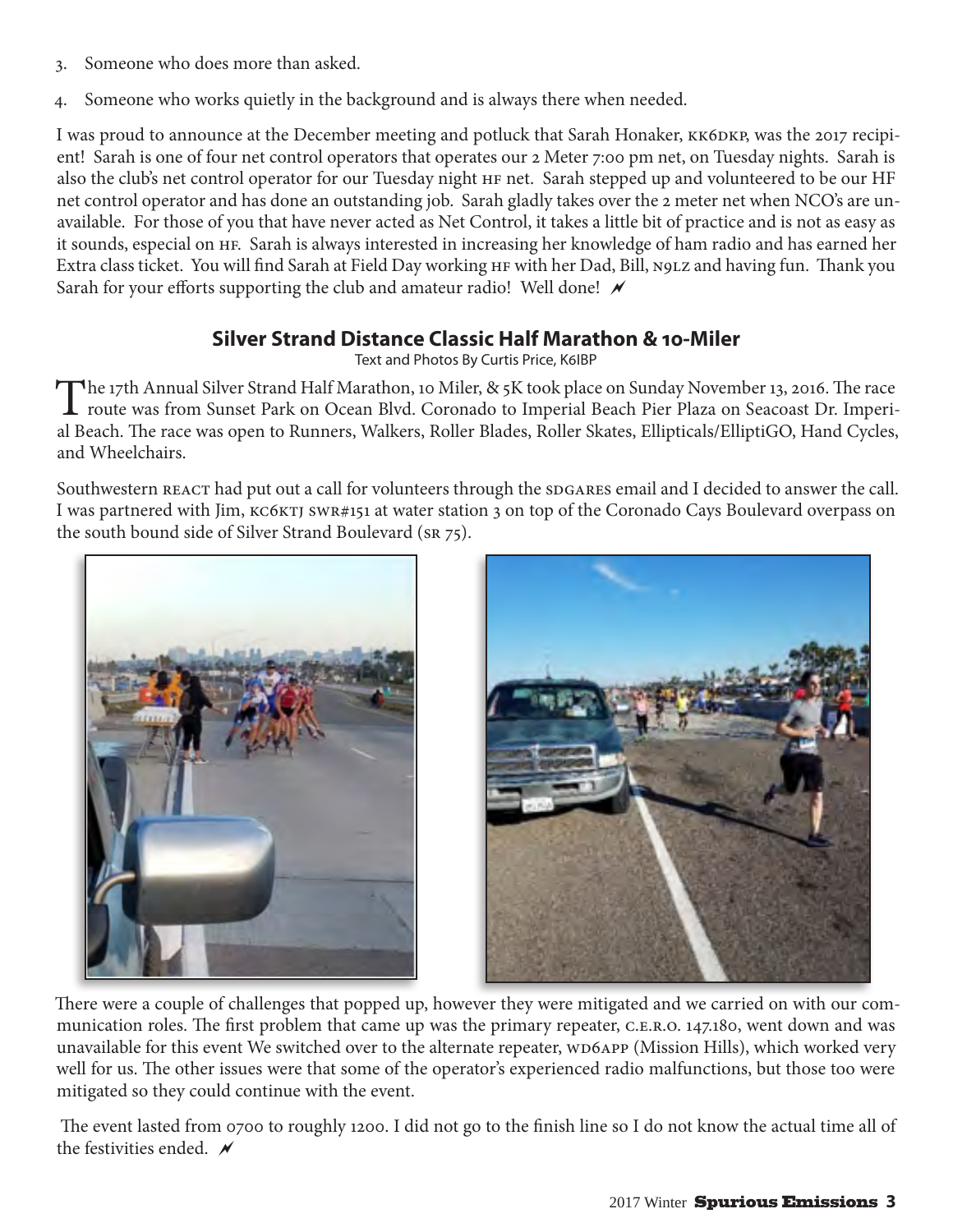# **Changes To California Vehicle Code §23123.5**

By John Wright, K6CPO

In January 1, 2017, the following section was enacted into the California Vehicle Code. This section deals with the use of cell phones and other "wireless communications devices" while driving a motor vehicle in the state of California.

*(a) A person shall not drive a motor vehicle while holding and operating a handheld wireless telephone or an electronic wireless communications device unless the wireless telephone or electronic wireless communications device is specifically designed and configured to allow voice-operated and hands-free operation, and it is used in that manner while driving.*

*(b) This section shall not apply to manufacturer-installed systems that are embedded in the vehicle.*

*(c) A handheld wireless telephone or electronic wireless communications device may be operated in a manner requiring the use of the driver's hand while the driver is operating the vehicle only if both of the following conditions are satisfied:*

*(1) The handheld wireless telephone or electronic wireless communications device is mounted on a vehicle's windshield in the same manner a portable Global Positioning System (GPS) is mounted pursuant to paragraph (12) of subdivision (b) of Section 26708 or is mounted on or affixed to a vehicle's dashboard or center console in a manner that does not hinder the driver's view of the road.*

*(2) The driver's hand is used to activate or deactivate a feature or function of the handheld wireless telephone or wireless communications device with the motion of a single swipe or tap of the driver's finger.*

*(d) A violation of this section is an infraction punishable by a base fine of twenty dollars (\$20) for a first offense and fifty dollars (\$50) for each subsequent offense.*

*(e) This section does not apply to an emergency services professional using an electronic wireless communications device while operating an authorized emergency vehicle, as defined in Section 165, in the course and scope of his or her duties.*

*(f) For the purposes of this section, "electronic wireless communications device" includes, but is not limited to, a broadband personal communication device, a specialized mobile radio device, a handheld device or laptop computer with mobile data access, a pager, or a two-way messaging device.*

*(Repealed and added by Stats. 2016, Ch. 660, Sec. 2. Effective January 1, 2017.)*

The key phrases in this statute are indicated in bold type . The device has to be mounted to the vehicle's dash **AND**  is operated by a single tap or swipe of the finger. This is the first time a "mobile radio device" has been specifically included in California's distracted driving laws.

In a talk at the January meeting of the Palomar Amateur Radio Club, Peter Singer, W2PWS, who is also a San Diego Traffic Court Judge, stated that he believes this statute, as written and enacted, effectively bans the use of a handheld microphone on a mobile radio. He also stated that law enforcement has advised him that they will be writing citations for anyone seen holding a mobile device. The video of his talk is available on the ARRL San Diego Section Facebook page. Just enter @arrlsangiego in the search block.

The ARRL is concerned about the impact this new legislation will have on ham radio operators in California, but has yet to establish a firm position. More information can be found at [http://www.arrl.org/news/](http://www.arrl.org/news/arrl) [arrl](http://www.arrl.org/news/arrl)-gauging-impact-of-revised-california-distracted-driving-law.

What can we do? There are some—but not many—radios that are capable of operation with a Bluetooth headset and this would satisfy the conditions of the law, just as it does for cell phones. There are headsets available for mobile operation and there are microphones that mount in the vehicle and are activated by a separate PTT switch. (I have one...)

The most important thing is to contact our elected representatives in Sacramento and let them know how we feel. Politely, of course. Hopefully, we can get the law amended.

Please keep in mind the information given in this article is advisory and cautionary only. Some SOBARS members have indicated they will continue to conduct mobile operations as they always have. Ultimately, the choice of how one operates is up to the individual.  $\mathcal N$ 

*The video has been uploaded to the SOBARS website,*  <www.sobars.org>*. Click on the link in the upper left corner of the menu.*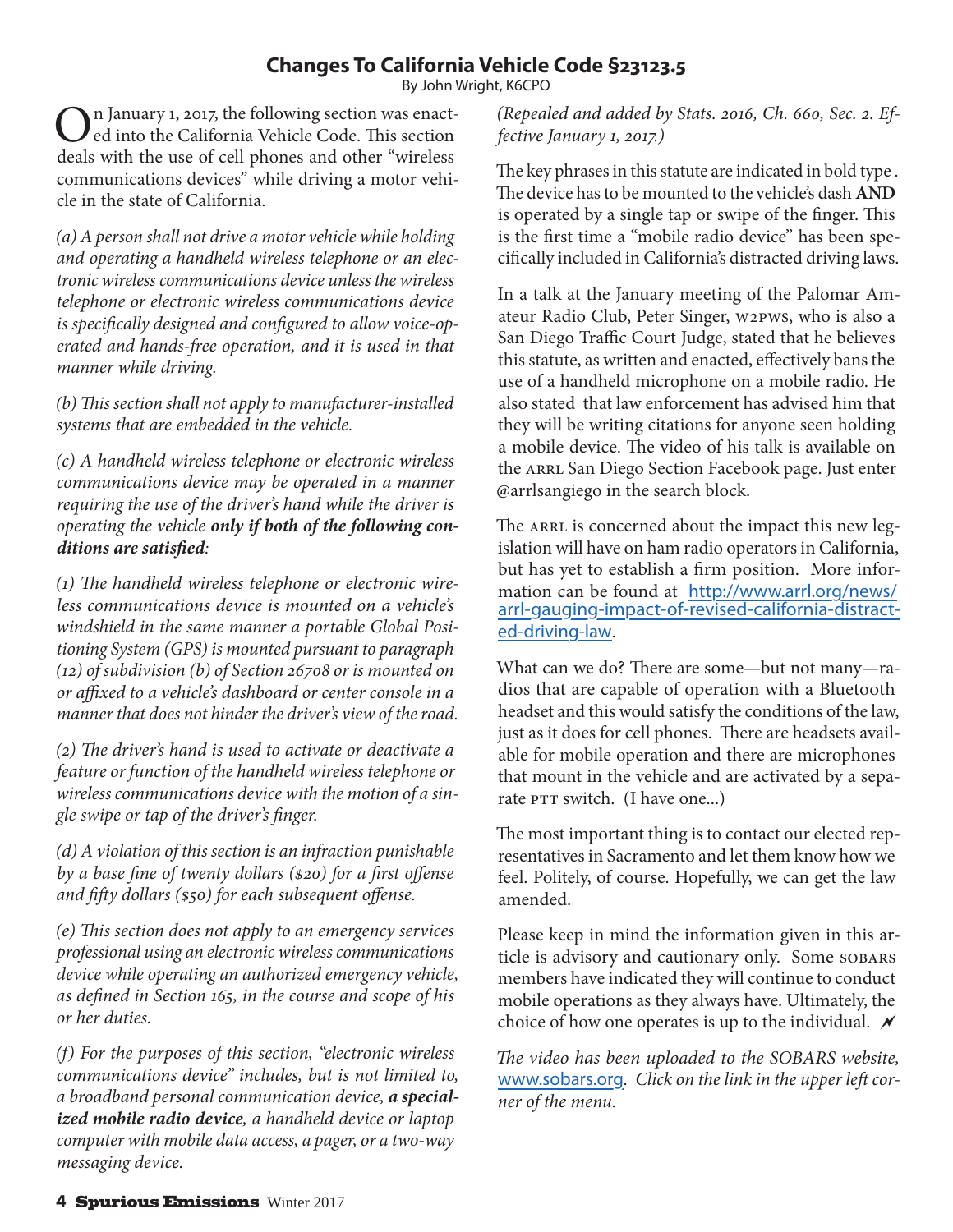# **Noise Floor Report Does Not Inspire Confidence**

*By Dan Romanchik, KB6NU*

Last June, the FCC's Technical Advisory Committee asked licensed and unlicensed users of the electromagnetic spectrum to answer some questions about the noise they were experiencing and whether or not it was affecting their services. Specifically, they asked:

- Is there a noise floor problem?
- Where does the problem exist? Spectrally? Spatially? Temporally?
- Is there quantitative evidence of the overall increase in the total integrated noise floor across various segments of the radio frequency spectrum?
- How should a noise study be performed?

Well, the results are in, and Radio World recently published a summary of the responses that the FCC received (<http://www.radioworld.com/business-and-law/0009/noise-floor-where-do-we-go-from-here/338242>). The FCC received 93 replies from 73 (great number, eh?) different people or organizations, including:

- 23 companies/industry organizations
- 39 RF professionals (broadcast and wireless)
- 31 licensed radio amateurs
- 9 responders did not reply to the questions asked

Respondents included the ARRL, the Society of Broadcast Engineers, the National Association of Broadcasters, the National Public Safety Telecommunications Council, ATT, and the National Electrical Manufacturers Association. I found especially interesting comments from the Society of Broadcast Engineers. They include:

- Increased cooperation is needed between manufacturers of Part 15 devices and users of radio spectrum to identify noise sources and take appropriate remedial action.
- Radiated emission limits below 30 MHz in the FCC Part 15 rules for unintentional emitters should be enacted. There are presently no radiated emission limits below 30 MHz for most unintentional emitters.
- Reduced Part 15 limits for LED lights should be enacted to be harmonized with the Part 18 lower limits for fluorescent bulbs.
- Better labeling on packaging for Part 18 fluorescent bulbs and ballasts to better inform consumers of potential interference to radio, TV and cellphone reception in the residential environment.
- Specific radiated and/or conducted emission limits for incidental emitters, such as motors or power lines, should be enacted.
- Conducted emission limits on pulse-width motor controllers used in appliances should be enacted.
- Substantially increase the visibility of enforcement in power line interference cases.

Other organizations made similar comments.

While the report is encouraging, it won't mean a thing if no action is taken on these issues. Given that the FCC is cutting back on its field offices, and our president-elect has said that he plans to reduce the number of governmental regulations, I'm not optimistic that we'll see the noise situation get better before it gets worse. What do you all think?  $\lambda$ 

*When he's not battling the noise floor at his QTH, Dan blogs about amateur radio at* <KB6NU.Com>*, writes the "No Nonsense" amateur radio study guides and teaches ham classes. You can contact him by e-mailing* [cwgeek@kb6nu.com](mailto:cwgeek@kb6nu.com)*.*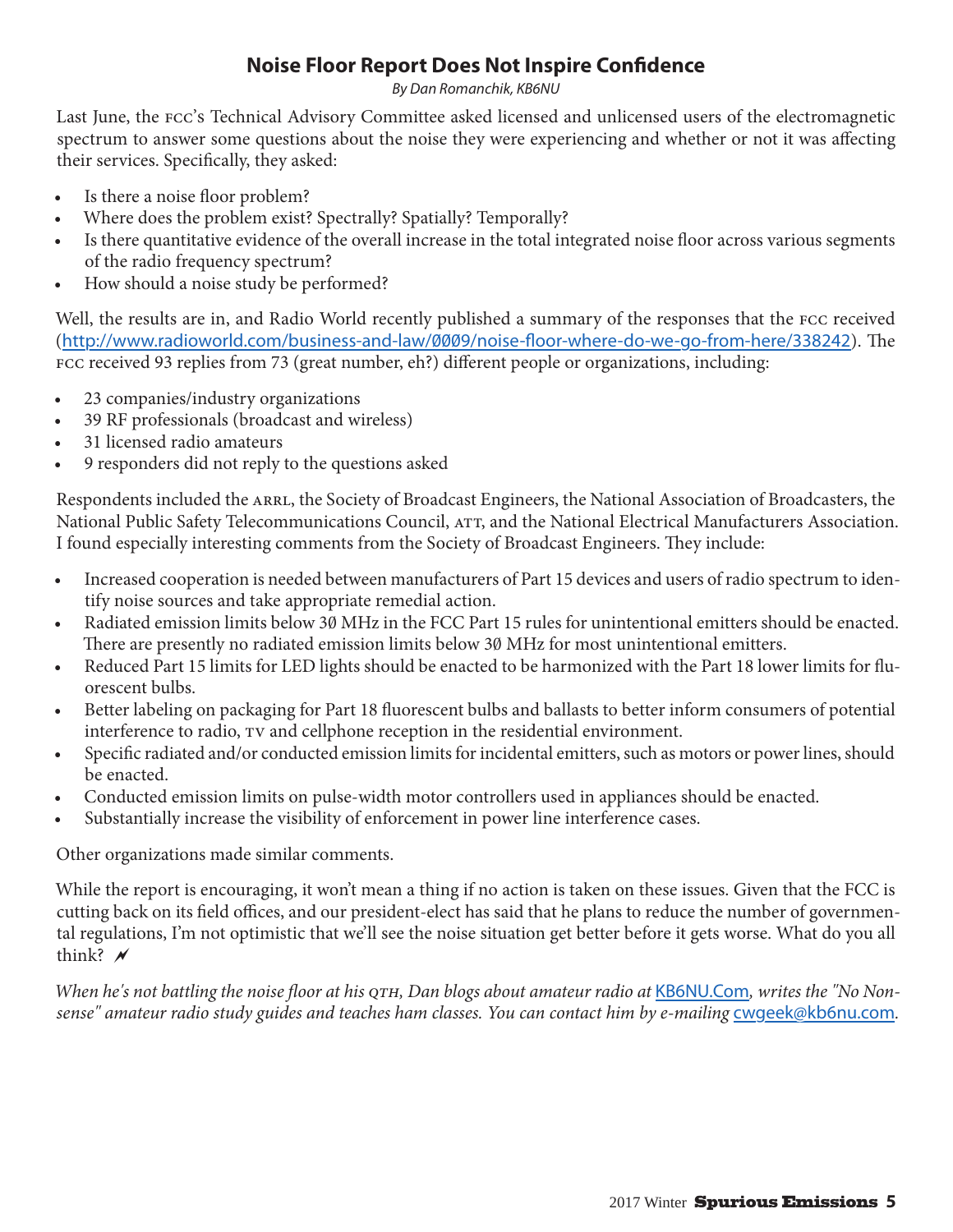## **Go-Box Build, Part 2**

Article and Photos By John Wright, K6CPO

#### *Introduction*

I recently completed the building<br>
of a Go-Box, based on a three-tier<br>
Didnible form Hame Dange Ridgid tool box from Home Depot. In Part 1 (*Spurious Emissions, Fall 2016*) I outlined the assembly of the power section in the bottom wheeled box. In this article I will describe the construction of the radio section in the center box of the tool kit.

### *What To Put In It*

As mentioned in Part 1, The FT-7900R planned for installation was already on hand. Other Go-Kits built on the same tool box system used metal supports for the radio. In order to keep things as simple as possible a wood base was chosen to mount the radio on (as was done in the construction of the battery section.)

During the planning phase it was decided to add a 30 W Henry 2 meter amplifier to the radio box. This would allow an HT to be utilized as a secondary means of communication. The amplifier is 12V powered and has a switch allowing it to be cut out of the circuit.

### *Assembling the Radio Box*

The radio control head, microphone

holder and e x t e r n a l speaker were mounted to a piece of whiteboard a t t a c h e d to the inside of the box lid using some simple right-angle brackets and Velcro dots. The white



**FIGURE 2: The mounting board supports the Henry 2-meter amplifier, RIGrunner 4005 and FT-7900R transceiver.**

board provides a convenient location for recording things such as call signs, frequencies and other information. (The Velcro attachment may be changed later on as it has a tendency to pull loose when the box is closed.) (FIGURE 1.)

Alternate sources of charging things like cell phones, tablets and HTs were needed along with some method of monitoring the state of the battery. To this end, a 3A dual USB charging port, a cigarette lighter socket and a combination volt/ammeter were installed on the front of the box. The volt/ammeter will handle 6-30V and  $1 - 15A$ .

Another dual Powerpole socket identical to the one installed on the power box was installed on the back of the radio box. When wired up, this will connect to the corresponding one on the bottom box to provide power to the radio, amplifier and charging sockets.

A piece of wood board was fitted to the contours of the bottom of the box, painted and the radio body and amplifier mounted to it.

The original plan was to use a six-position automotive style fuse panel to provide power to the various components in the box, but this presented an issue with the return (negative) side of the circuit. A simple negative buss strip was made up using a terminal strip and some screw on tabs, but it was determined that this method would create a mess with the wiring. That idea was rapidly discarded in favor of a West Mountain Radio RIGrunner 4005. The RIGrunner fit neatly between the radio and amplifier on the base board. (figure 2)

On the back of the box, two SO-239 UHF barrel connectors, with weather-proof caps, were installed for antenna connections.

**FIGURE 1: The whiteboard with the control head and speaker mounted and installed in the top of the box.**

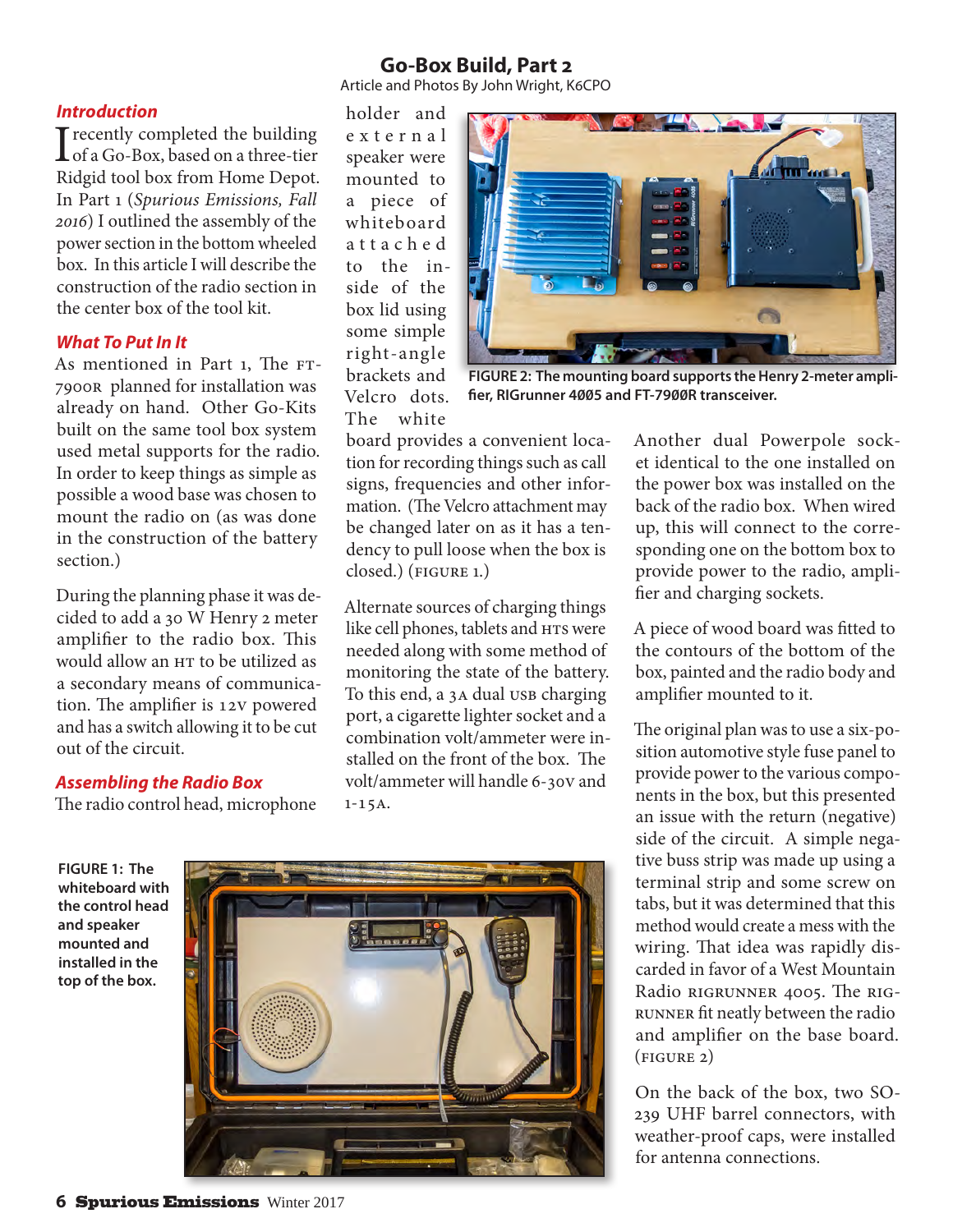## *Final Wiring*

Now to wire it all up. To accurately measure the current draw of all the components, the ammeter had to be "upstream" of everything else. Using the schematic provided on the Powerwerx web site ([https://powerwerx.](https://powerwerx.com) [com](https://powerwerx.com)/) the meter was wired with the "source" being the Powerpole socket on the rear of the box and the "load" being the terminal of the RIGrunner. (figure 3)

Connections were made between each of the components requiring DC power (radio, amplifier, USB charging socket, and lighter socket) and the RIGrunner using Anderson Powerpoles®. Each terminal was fused with the appropriate value.

Short lengths of coaxial cable were connected between the radio and the amplifier and the corresponding barrel connectors on the back of the box. The control cable for the radio faceplate was connected and a 1/8 " phone plug added to the speaker cable and plugged into the back of the radio. (FIGURE 4)

Being originally intended for tools, the center box has a lift-out tray in it. This makes a perfect container for things like pens, a small clip-on light, and the dry-erase markers for writing on the white board.

The top box in the three tier box system was intended as a storage box

and it serves the same purpose in the Go-Box system. There are six removable cups and a central compartment. Items stowed in this box include such things as assorted cables and adapters for connecting other sources of power or radios, a lighter socket charger for Yaesu HTs, a small first aid kit, fuses, a small multi-meter,



**FIGURE 4: Amplifier, RIGrunner and radio all wired up and ready to operate.**

clipboard and note pad, Yaesu HT hand microphone, and a dual-band roll up J-Pole antenna with 50 feet of RG-8X coaxial cable.

The completed Go-Kit made its public debut at the November 6, 2016 Operating Day at Fry's Electronics. The FT-7900R was connected to a Comet GP-1 antenna on the top of a 20 foot telescoping flagpole and a Yaesu FT-60R HT was connected to the dual band roll-up J Pole antenna through the Henry amplifier. The roll-up J Pole was hung about 10 feet off the ground in a tree. Everything functioned as intended with the exception of the Henry amplifier. A stuck relay is suspected because during subsequent bench testing it functioned normally. As

> it was, check-in to the weekly North County

ARES net was accomplished with the FT-60 and J Pole antenna. Not bad for 5 watts!

This kit is not intended to be man portable, especially over rough terrain, but more for staffing a location where there is reasonable vehicle access. The modular construction and liberal use of Anderson Powerpoles® gives a large amount of flexibility in operation. The battery box can be placed at some distance from the radio box and can also provide power to other users if needed. Also, there is nothing to prevent the use of solar power to charge the battery.

The system is flexible enough to be used to power a home station if the need were to arise. I have used the battery section to participate in the periodic ARES SET drills (see Spurious Emissions, Vol. 5, No. 4 Fall 2016).  $\cancel{N}$ 



**FIGURE 3: Wiring diagram for the Powerwerx volt/ammeter.**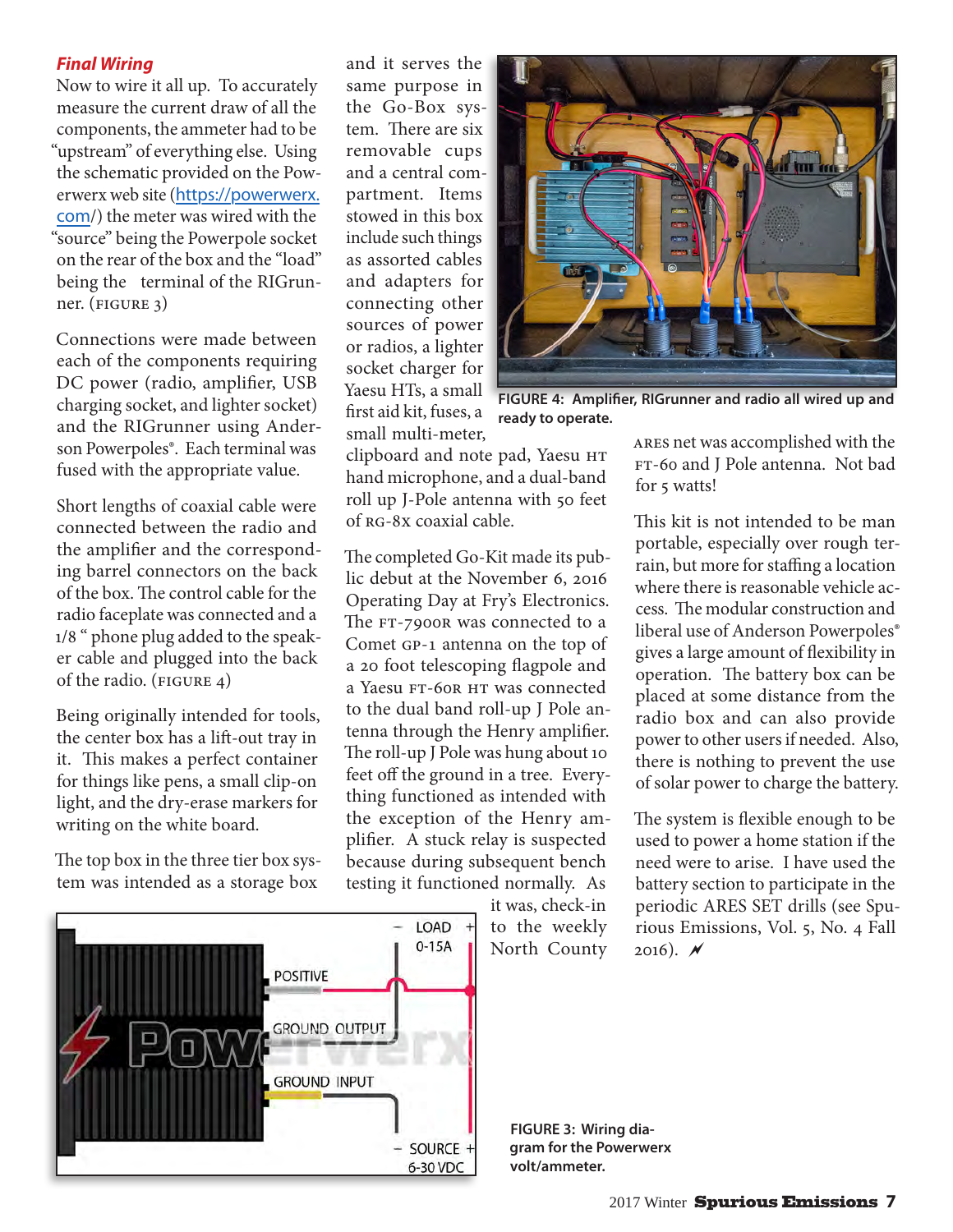# **Fry's Operating Day, November 2016**

Article and Photos By John Wright, K6CPO

The Fall 2016 Operating Day was held November 6, 2016 in the parking lot of Fry's Electronics in Murphy Can-<br>yon. As usual SOBARS, set up a table with a couple of different displays. Fred Curtis, KI6GRO, brought out his Yaesu FT-897 and Buddipole antenna and I set up my recently completed Go-Kit.  $\overline{\mathscr{M}}$